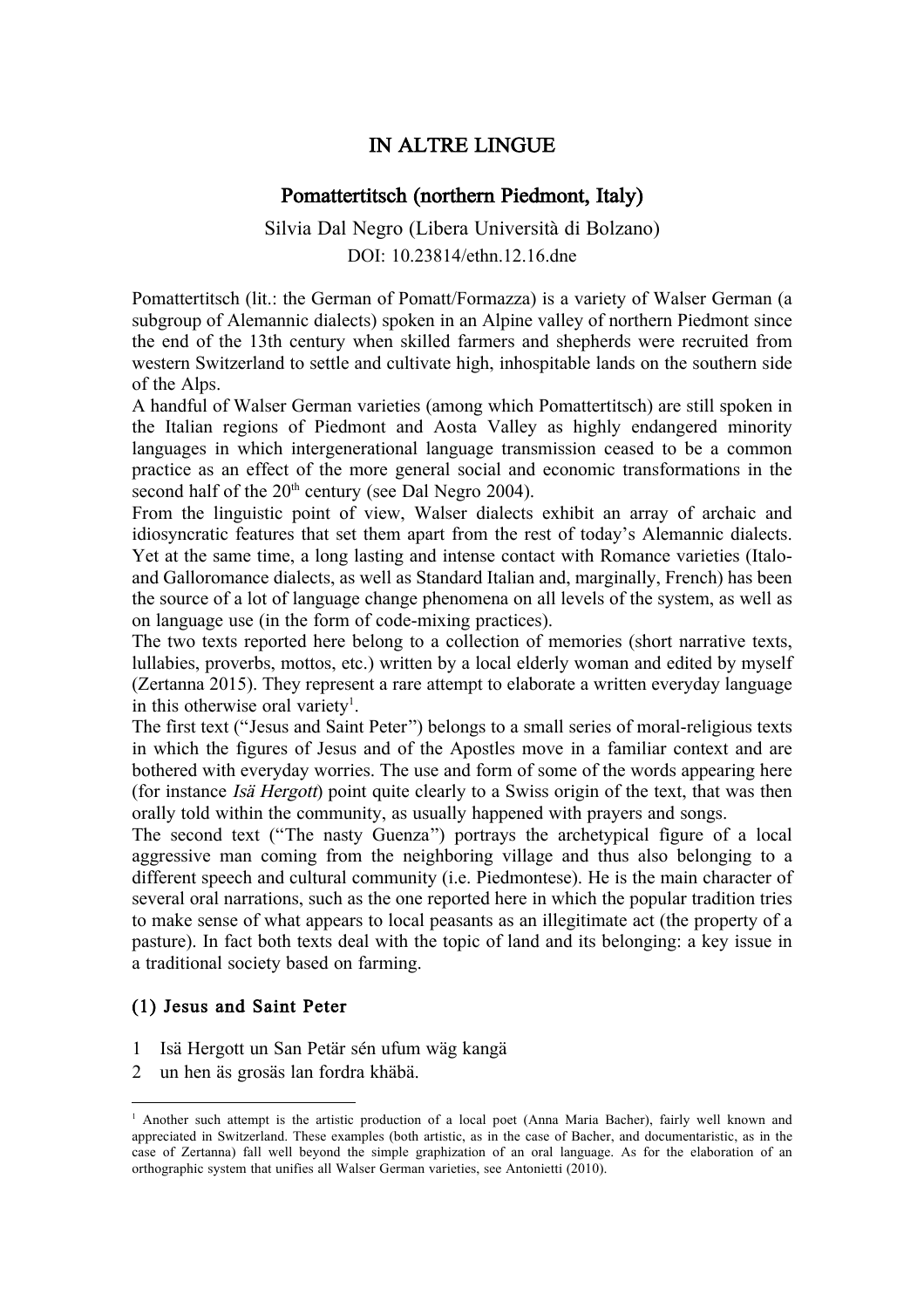- San Petär frägt Isum Hergott weltsch das lan sigé. 3
- $\boldsymbol{\Delta}$ "Hit eisch un morä tsch andrä", seit Isä Hergott.

#### **Translation**

Jesus and Saint Peter were going along a road and they saw a large plot of land in front of them. Saint Peter then asked Jesus whom that land belonged and Jesus answered: Today it belongs someone and tomorrow another one.

#### Interlinear glosses

- $\mathbf{1}$ is-ä  $her$ -gott<sup>2</sup> un san petär sén uf=um wäg kangä our-M.SG lord-god and saint peter are  $on =$  the: DAT.SG.M way gone
- $\mathfrak{D}$ fordra khäbä hen äs gros-äs 1<sub>an</sub>  $\mathbf{u}$ a:N big-N.SG land ahead had and have
- is-um  $\overline{\mathcal{E}}$ san petär fräg- $t^3$ her-gott wel-tsch<sup>4</sup>  $das$  $lan$ sigé saint peter ask-3SG our-DAT.SG.M lord-god who-GEN.SG.N that:N land is:SBJV:3SG
- $\overline{\mathbf{A}}$ hit ei-sch  $\overline{\mathbf{u}}$ morä  $t$ -sch andrä sei-t  $i s - \ddot{a}$ her-gott today one-GEN.SG.N and tomorrow the-GEN.SG.N other say-3sG our-M.SG lord-god

# (2) The nasty Guenza

- Wéstär warum éscht t Läbändünär alpa dä Blatneru?  $\mathbf{1}$
- $\overline{2}$ Z besch Guenzjé het Blatnär härt én t schöö ta
- $\overline{3}$ un éscht én Läbändü ga schwerä äs schtennä uf schim härt.

#### **Translation**

Do you know why the Vannino pasture belongs to [the neighbouring village of] Premia [and not to Formazza/Pomatt]? The nasty Guenza has put some earth from Premia in his shoes, then he has gone up to Vannino and there he has sworn that he was standing on his own land.

## Interlinear glosses

 $1$  wés-t = är warum éscht t läbändün-är alpa d-ä blatn-er-u  $know-2PL = you:PL$ why the:F:SG vannino-ADJ pasture the-DAT:PL premia-ADJ-DAT:PL is

<sup>&</sup>lt;sup>2</sup> The word used for Jesus Christ is *Isä Hergott* (lit. 'Our Lord God'): the possessive *isä* (*isum* in the dative, line 3) is clearly non local (the usual form in Pomattertitsch would be indschä) and signals the coexistance of several dialect varieties in the traditional linguistic repertoire in relation to different text types and registers. See also San Petär, in which Italian (San) and German (Peter) coexist.

<sup>&</sup>lt;sup>3</sup> In Pomattertitisch the verb *frägä* 'to ask' requires an indirect object (as in Italian) and not a direct one (as in German).

<sup>&</sup>lt;sup>4</sup> Walser German has maintained genitive markings (as well as other case markings) more extensively than other German dialects and spoken varieties. See here weltsch 'whose', eisch 'one's' and the definite article for masculine and neuter singular tsch.